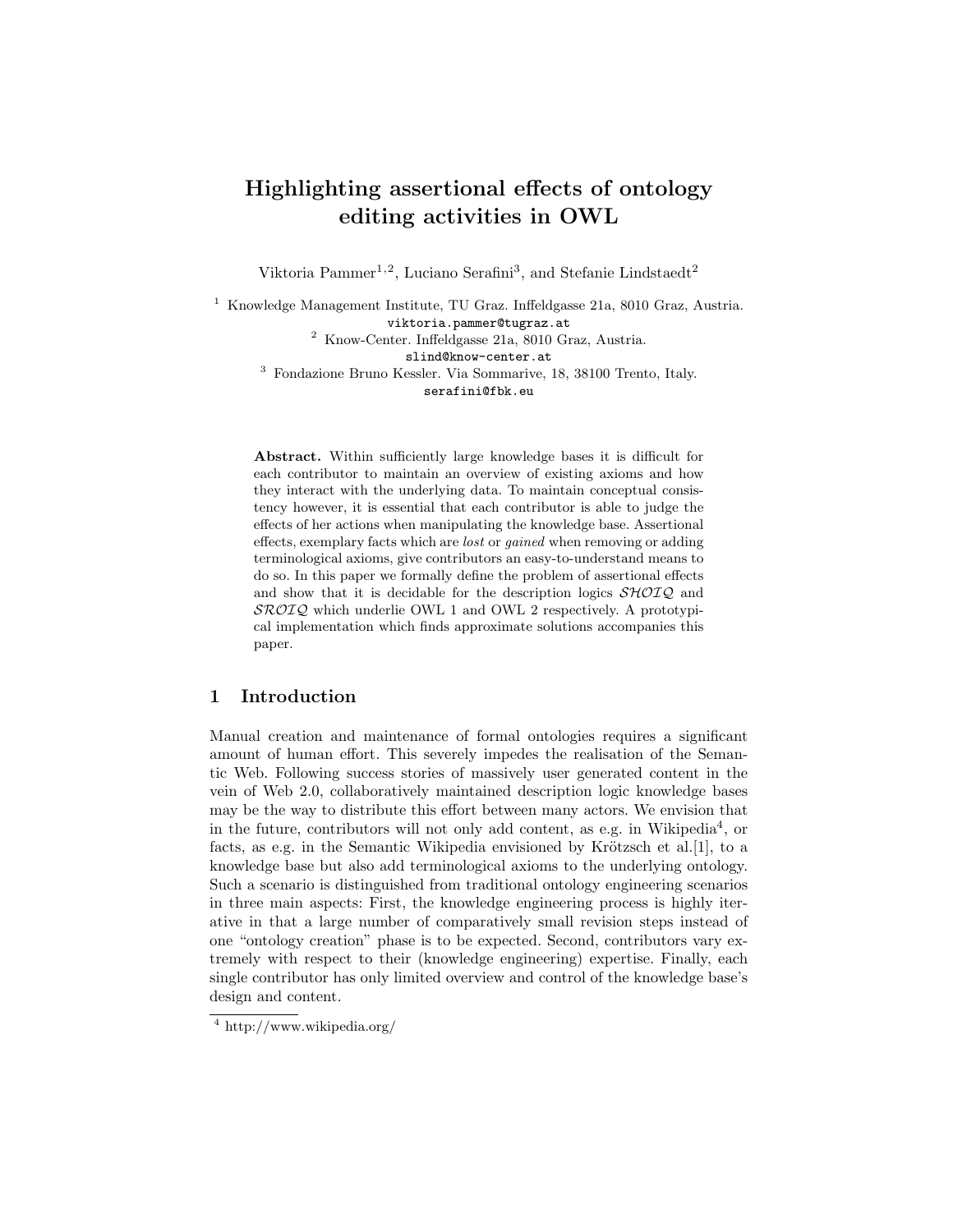We propose to capitalize on the existence of meaningful data in such a knowledge base in order to support contributors during ontology editing. In particular, our approach makes the effects of removing or adding terminological axioms to the knowledge base visible in terms of knowledge lost or gained about data. This will help contributors to fully understand the results of their actions on the knowledge base. Additionally, the formulation of effects in terms of assertions about instance data is expected to be easily intelligible also for contributors with little knowledge engineering expertise.

The contribution of this paper lies first in motivating such an approach, second in the presentation of a formal characterization of the problem, and third in putting down conditions on the underlying description logic under which the problem is decidable. From this theoretical discussion, a decision algorithm immediately follows. A prototypical implementation called  $TeA<sup>5</sup>$  accompanies this paper. TeA however does not carry out the full decision procedure but only a pragmatic approximation.

# 2 Motivation

Consider a knowledge base which contains the facts that "Crete and Kos are islands" (1,2), that "Crete is located in Greece" (3) and that "Crete is located in the Mediterranean Sea" (4). Suppose also that the knowledge base is defined on top of an ontology which defines a set of key concepts such as islands, areas of land vs. areas of water, nations etc. Then suppose that a contributor wants to formalise the concept Island and adds an axiom stating that all islands are located (only) in areas of water (5).

| Island(crete) |
|---------------|
|---------------|

| (2)<br>Island(kos) |  |
|--------------------|--|
|                    |  |

- $locatedIn(crete,greece)$  (3)
- $locatedIn(crete, mediterranean)$  (4)
	- $Island \sqsubseteq \forall locatedIn.WaterArea$  (5)

The most obvious consequence of the additional axiom is that greece will then be inferred to be a  $WaterArea$ , which is surely not intended.

From the logical point of view, the new knowledge base is consistent. However there is still a form of conceptual inconsistency which is due to the fact that the ontology entails a statement inconsistent with the world that the modeller has in mind. Hence, the resulting theory will be represent the point of view of the modeller inadequately or incorrectly. In order to indicate this situation we say that the resulting ontology is *inadequate* or *incorrect*. We point out that this problem is of conceptual nature, in contrast to more formal problems like an unsatisfiable concept or a logically inconsistent knowledge base. Apart from

<sup>5</sup> *TeA*: http://services.know-center.tugraz.at:8080/TeA/Tea.html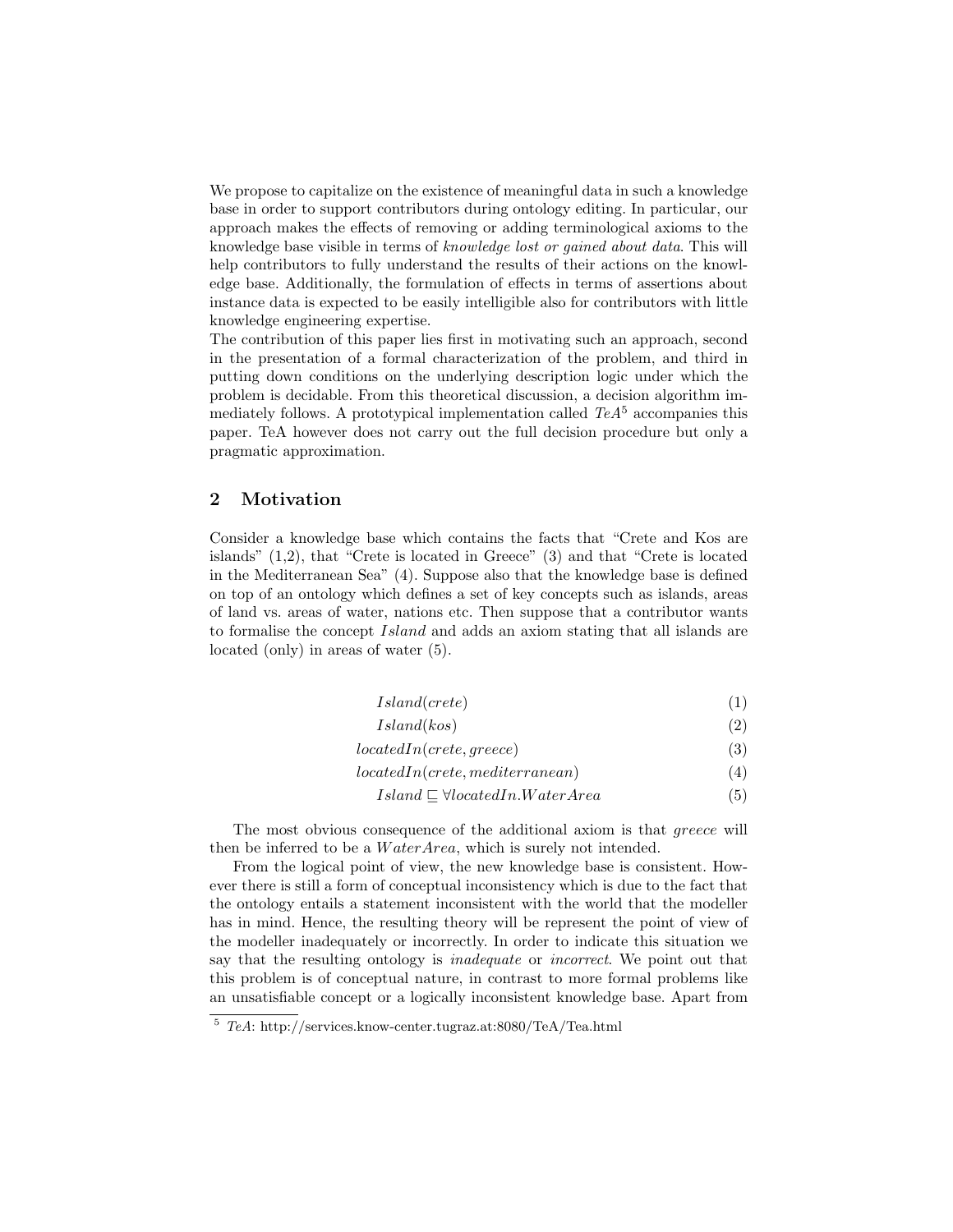inconsistent vocabulary use, sources of conceptual inconsistency also include differing design preferences by contributors, divergent to incompatible underlying views on the domain or simple modelling errors originating in (too) little experience with formal knowledge representation.

Considerations of this kind have led us to study the effects of terminological axioms on the instance data in a knowledge base. In this work, we consider inferred facts caused by additional terminological axioms as effects. Where terminological axioms are removed from a knowledge base, inferences that are lost and thus "not known anymore" by the knowledge base are considered as effects.

Giving immediate feedback on the effect of ontology edits in terms of concrete individuals gives the contributing users an easy means to review their actions in the light of effects on the whole. This is in line with the realisation that an inherent difficulty in ontology engineering is that such effects are not obvious. This contrasts with the situation in e.g. software engineering where the consequences of one's changes are immediately executable and thus visible (see also [2]). It is precisely this point that a reasoning service computing the effects of axioms on instance data changes. From this perspective, effects in terms of instance data serve as examples of how the terminological axioms will "work" on the knowledge base's data.

Such a reasoning service is therefore especially relevant in the knowledge bases maintained in the spirit of Web 2.0, since (i) frequent ontology edits are expected, (ii) the group of contributors is expected to be heterogeneous in terms of knowledge engineering expertise, but also in terms of views on the knowledge itself and (iii) it follows that such a knowledge base is in danger of becoming chaotic if not each contributor is able to judge the effects of her actions correctly and efficiently.

## 3 Preliminaries

A vocabulary  $\Sigma$  consists of a set of concept names  $N_C$ , a set of role names  $N_R$ and a set of individual names  $N_I$ . In description logics (DLs), concepts and roles are inductively defined by a set of constructors operating on the concept, role and possibly individual names of  $\Sigma$ . Concepts (resp. roles) who are described just by a concept (resp. role) name are also called primitive or named concepts (resp. roles). The set of complex concepts  $\mathcal C$  is determined by  $\Sigma$  and a description logic  $\mathcal{DL}$ . In case these parameters are relevant to the discussion, we write  $\mathcal{C}(\Sigma, \mathcal{DL})$ . We use  $A, B$  to denote primitive concepts,  $C, D$  to denote possibly complex concepts,  $R, S$  to denote a primitive role and  $a, b, x, y$  to denote individuals.

Terminological axioms describe the relation between concepts. An inclusion axiom is a specific terminological axiom which of the form  $C \subseteq D$ , and is often verbalised as "D subsumes C" A set of terminological axioms constitutes a terminological box, the so called TBox. In analogy, role axioms describe the relation between roles or properties of single roles as for instance symmetry. A set of role axioms constitutes a role box, the so called RBox. Terminological and role axioms describe general truths in the domain of discourse. Assertional axioms describe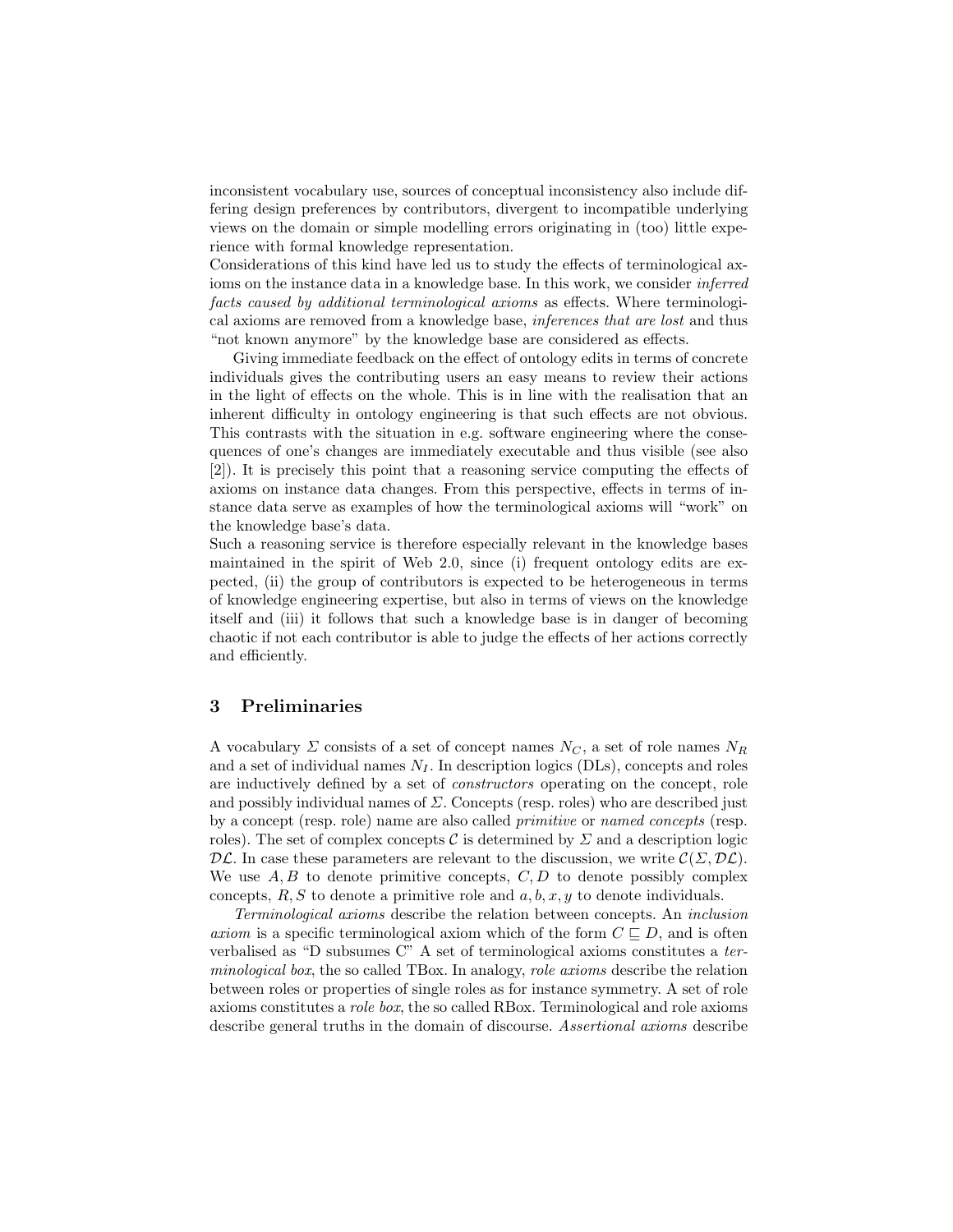knowledge about individuals. A concept (resp. role) assertion for instance is a statement of the form  $C(x)$  (resp.  $R(x, y)$ ). These are often verbalised as "x is of type  $C^{\prime\prime}$  and "x is related to y via R" respectively. A set of assertional axioms constitute an *assertional box*, the so called ABox. By a DL *ontology*, a TBox  $T$ and an RBox  $R$  is understood, while by knowledge base a TBox, an RBox and an ABox  $KB = (T, R, A)$  is meant. Assertional axioms are also called *facts*.

An *interpretation*  $\mathcal{I} = (\Delta^{\mathcal{I}}, \cdot^{\mathcal{I}})$  consists of a non-empty set  $\Delta^{\mathcal{I}}$ , the domain of interpretation, and the interpretation function  $\cdot^{\mathcal{I}}$  that assigns to every primitive concept  $A \in N_C$  a set  $A^{\mathcal{I}} \subseteq \Delta^{\mathcal{I}}$ , to every primitive role  $R \in N_R$  a binary relation  $R^{\mathcal{I}} \subseteq \Delta^{\mathcal{I}} \times \Delta^{\mathcal{I}}$  and to every individual  $x \in N_I$  an element  $x^{\mathcal{I}} \in \tilde{\Delta}^{\mathcal{I}}$ . An interpretation satisfies a concept inclusion axiom  $C \sqsubseteq D$  iff  $C^{\mathcal{I}} \subseteq D^{\mathcal{I}}$ , a concept assertion  $C(x)$  iff  $x^{\mathcal{I}} \in C^{\mathcal{I}}$  and a role assertion  $R(x, y)$  iff  $(x^{\mathcal{I}}, y^{\mathcal{I}}) \in R^{\mathcal{I}}$ ). An ontology (resp. knowledge base) entails an axiom  $\alpha$  if and only if all its interpretations satisfy  $\alpha$ . This is written as  $\mathcal{T} \models \alpha$  resp.  $KB \models \alpha$ . An interpretation which satisfies an ontology (resp. knowledge base) is also called a *model of the* ontology (resp. knowledge base).

In particular, all discussions in this work target DLs which contain at least  $\mathcal{ALC}$ , in which complex concepts are constructed as shown in Table 1. Additionally,  $\perp$  is used to abbreviate  $\neg\top$ ,  $C \sqcup D$  abbreviates  $\neg(\neg C \sqcap \neg D)$  and  $\exists R.C$  abbreviates  $\neg \forall R.\neg C$ . In all DLs which include  $\mathcal{ALC}$ , every TBox T can be assumed to be in the form  $\top \sqsubseteq C_T$  without loss of generalisation: If  $\mathcal{T} = \{C_i \sqsubseteq D_i\}$ , then  $\mathcal{T} = \top \sqsubseteq \prod_i \neg C_i \sqcup D_i$ . Important description logics are  $\mathcal{SHOLQ}$  and  $\mathcal{SROIQ}$ , both of which include ALC. The proposed standard languages for the Semantic Web OWL 1 [3] and OWL 2 [4] are based on  $\mathcal{SHOIO}$  and  $\mathcal{SROIO}$  respectively. For a comprehensive list of features for  $\mathcal{SHOLQ}$  we refer to [5], and for  $\mathcal{SROIQ}$ we refer to  $[6]$ .

| Name              | <i>Syntax</i> | Semantics                                                                                                                                              |
|-------------------|---------------|--------------------------------------------------------------------------------------------------------------------------------------------------------|
| Universal concept |               |                                                                                                                                                        |
| Negation          | コしこ           | $\Lambda^{\perp} \setminus C^{\perp}$                                                                                                                  |
| Conjunction       | $C\sqcap D$   | $C^{\mathcal{I}}\cap D^{\mathcal{I}}$                                                                                                                  |
|                   |               | Universal restriction $\forall R.C \mid \{w \in \Delta^{\mathcal{I}}   \forall v. (w, v) \in R^{\mathcal{I}} \rightarrow v \in C^{\mathcal{I}} \}\mid$ |

Table 1. Syntax and semantics of  $ALC$ .

## 4 Assertional effects of ontology editing activities

By ontology editing activities we understand quite narrowly the addition or removal of terminological axioms to/from an ontology. We call one such activity also an ontology edit. In this work we are not concerned with the manipulation of role axioms or facts. The following definition also restricts the meaning of effects to concept assertions. Possible extensions with regard to these limitations are part of our ongoing research and discussed in Section 6.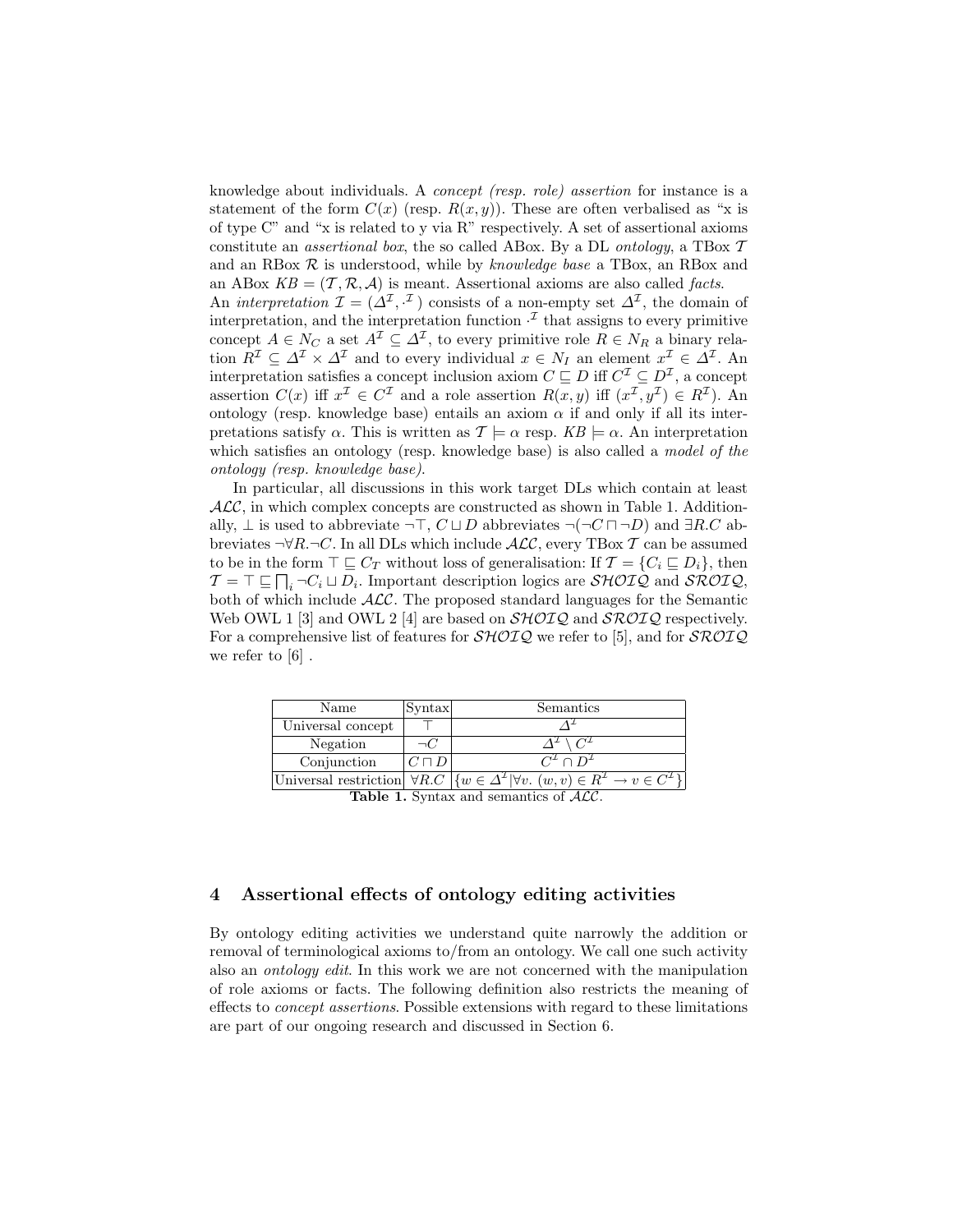**Definition 1.** (Assertional effects) Let  $KB = (T_0, R, A)$  and  $KB_T = (T_0 \cup$  $T, \mathcal{R}, \mathcal{A}$ ). Let  $\Sigma = (N_C, N_R, N_I)$  be the vocabulary in which  $KB_T$  is formulated and let  $D\mathcal{L}$  be the  $D\mathcal{L}$  in which the assertional effects shall be formulated.

- $C(x)$  such that  $C \in \mathcal{C}(\Sigma, \mathcal{DL})$  is an assertional effect of T on KB iff KB  $\not\models$  $C(x)$  and  $KB_T \models C(x)$ .
- $-$  T affects an individual  $x \in N_I$  in KB iff an effect  $C(x)$  of T on KB exists.
- T affects a knowledge base KB iff there exists an individual x ∈ N*<sup>I</sup>* such that  $\mathcal T$  affects  $x$  in KB.

Since this work is only concerned with assertional effects of ontology edits, we sometimes omit the "assertional" and just speak of effects.

As preconditions we assume that  $KB_T$  is consistent and that  $N_I$  is not empty, i.e. the knowledge base knows at least about one individual. Individuals can occur in A or, if the DL allows for nominals as  $\mathcal{SHOIQ}$  and  $\mathcal{SROIQ}$  do, also in  $T$ .

The above definition can be applied to both ontology editing activities. If  $\mathcal T$  is added to KB, then the effects of  $\mathcal T$  on KB represent knowledge about individuals which is gained. If  $\mathcal T$  is removed from  $KB_T$ , then the effects of  $\mathcal T$  on KB represent the knowledge about individuals which is lost.

#### 4.1 Deciding the Existence of Assertional Effects

Since the set  $\mathcal{C}(\Sigma, \mathcal{DL})$  is in general infinite for DLs equally or more expressive than  $ALC$ , we consider at first the decidability of the general question whether a particular TBox  $\mathcal T$  affects a particular knowledge base KB. In order to do so, we first define the notion of *reachability* of a concept  $C$  from an individual  $x$  in a knowledge base KB.

Let  $R^-$  denotes an inverse role such that  $(R^-)^{\mathcal{I}} = \{(y, x) | (x, y) \in R^{\mathcal{I}}\}$ , and let  $N_R^- = \{R | R \in N_R \text{ or } R^- \in N_R \}$  in description logics which include inverse roles.

**Definition 2.**  $w_0R_1w_1...R_nw_n$  is called a path in an interpretation  $\mathcal{I} = (\Delta^{\mathcal{I}}, \mathcal{I})$ if and only if for  $i = 1...n$  it holds that  $w_i \in \Delta^{\mathcal{I}}$ , and  $(w_{i-1}, w_i) \in R_i^{\mathcal{I}}$  and  $R_i \in N_R^-$ .

**Definition 3.** A concept C is reachable from  $x \in N_I$  w.r.t. KB iff there is a  $\text{model } \mathcal{I} = (\Delta^{\mathcal{I}}, \cdot^{\mathcal{I}}) \text{ of } KB \text{ in which } x^{\mathcal{I}} = w_0, \text{ and a path } w_0 R_1 w_1 \dots R_n w_n \text{ exists}$ in  $\mathcal I$  such that  $w_n \in C^{\mathcal I}$ .

In other words, C is reachable from x in KB iff either  $C(x)$  or  $\exists R_1 \dots R_n$ .  $C(x)$ for  $n > 0$  is satisfiable w.r.t. KB.

The definition of reachability is motivated by the fact that it can be shown that reachability equals the existence of assertional effects. First, this is shown under the condition that the DL in question is decidable under a tableaux decision procedure. Later, we will show a small generalisation.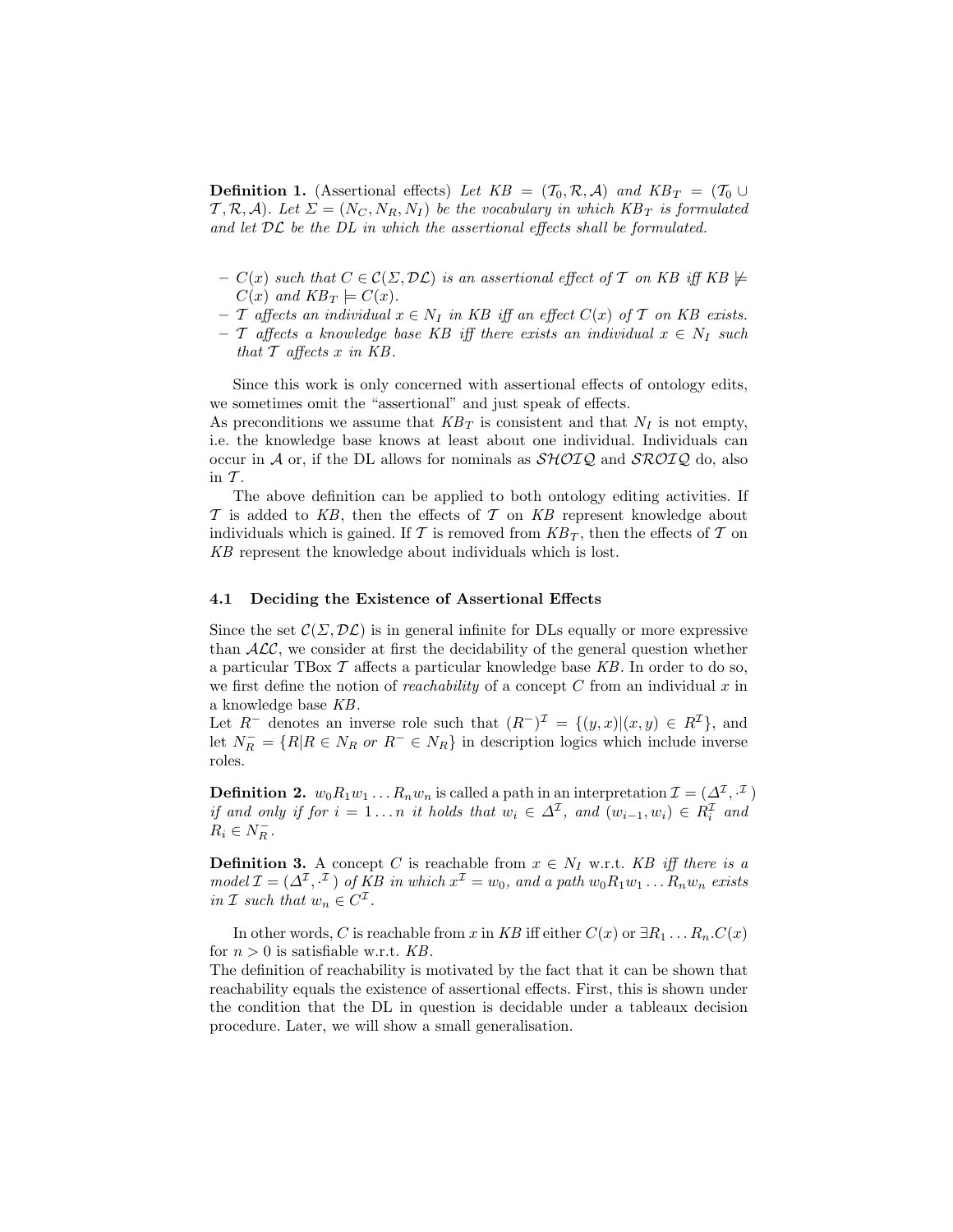**Theorem 1** In description logics decidable under a tableaux decision procedure,  $\mathcal{T} = {\top \sqsubseteq C_T}$  affects KB iff an individual x exists in KB such that  $\neg C_T$  is reachable from x in KB .

For both  $\mathcal{SHOIQ}$  and  $\mathcal{SROIQ}$  tableaux decision procedures exist. For exact descriptions of tableaux algorithms we refer the reader to [5] for  $\mathcal{SHOLQ}$  and to [6] for SROIQ. Nonetheless, we review some basic notions related to tableaux decision procedures before delving into the proof for Theorem 1.

A completion graph for a knowledge base KB formulated in the vocabulary  $\Sigma$  and the description logic  $D\mathcal{L}$  is a labelled directed graph  $G = (V, E, \mathcal{L}, \neq)$ where each node  $x \in V$  is labelled with a set  $\mathcal{L}(x) \subseteq \mathcal{C}(\Sigma, \mathcal{DL})$  and each edge  $(x, y) \in E$  is labelled with a set of role names  $\mathcal{L}(x, y) \subseteq N_R^-$ . A set of *completion* rules are used to manipulate the underlying completion graph(s).

A completion graph contains a *clash* iff a label  $\mathcal{L}(x)$  contains either  $\perp$  or both A and  $\neg A$ . A completion graph which does not contain a clash is called *open*, while a a completion graph which contains a clash is called *closed*. A completion graph to which no more completion rules apply is called complete.

More specifically we make use of the following connections between consistency, completion graphs and models, which hold whenever a tableaux algorithm has been shown to be a decision procedure for a DL language.

- If a knowledge base is consistent, then an open and complete completion graph can be constructed. This is the basis of the completeness property of tableaux decision algorithms.
- Every open and complete completion graph can be translated into a model. This is the basis of the correctness property of tableaux decision algorithms. The relevant part of this translation is the following: If a completion graph  $G = (V, E, \mathcal{L}, \neq)$  is translated into a model  $\mathcal{I} = (\Delta^{\mathcal{I}}, \cdot^{\mathcal{I}})$ , then every node  $x \in V$  corresponds to at least one node  $w \in \Delta^{\mathcal{I}}$  such that for all  $C \in \mathcal{C}(\Sigma, \mathcal{DL})$ ,  $C \in \mathcal{L}(x)$  if and only if  $w \in C^{\mathcal{I}}$ , and every edge  $(x, y) \in E$  corresponds to at least one relation  $(v, w) \in \Delta^{\mathcal{I}} \times \Delta^{\mathcal{I}}$  such that for all  $R \in N_R^-$ ,  $R \in \mathcal{L}(x, y)$  if and only if  $(v, w) \in R^{\mathcal{I}}$ .
- All nodes in a completion graph for a knowledge base  $KB$  are either an individual or connected to an individual iff KB contains at least one individual. This property follows from the procedure of tableaux-based algorithms, which start with a set of initial nodes consisting of individual nodes (individuals or nominals) and create only new nodes which are connected to an existing node. If KB does not contain any individual however, tableaux-based algorithms typically start with an "invented" initial single node labelled with  $C_T$  given that  $\mathcal{T} = \top \sqsubseteq C_T$ . Remember that the existence of individuals was assumed as a precondition.

In the following we say that a concept  $C$  can be consistently added to the label of a node  $w \in V$  of a completion graph  $G = (V, E, \mathcal{L}, \neq)$  iff G can be completed into an open and complete graph using the completion rules after C is added to the label of w.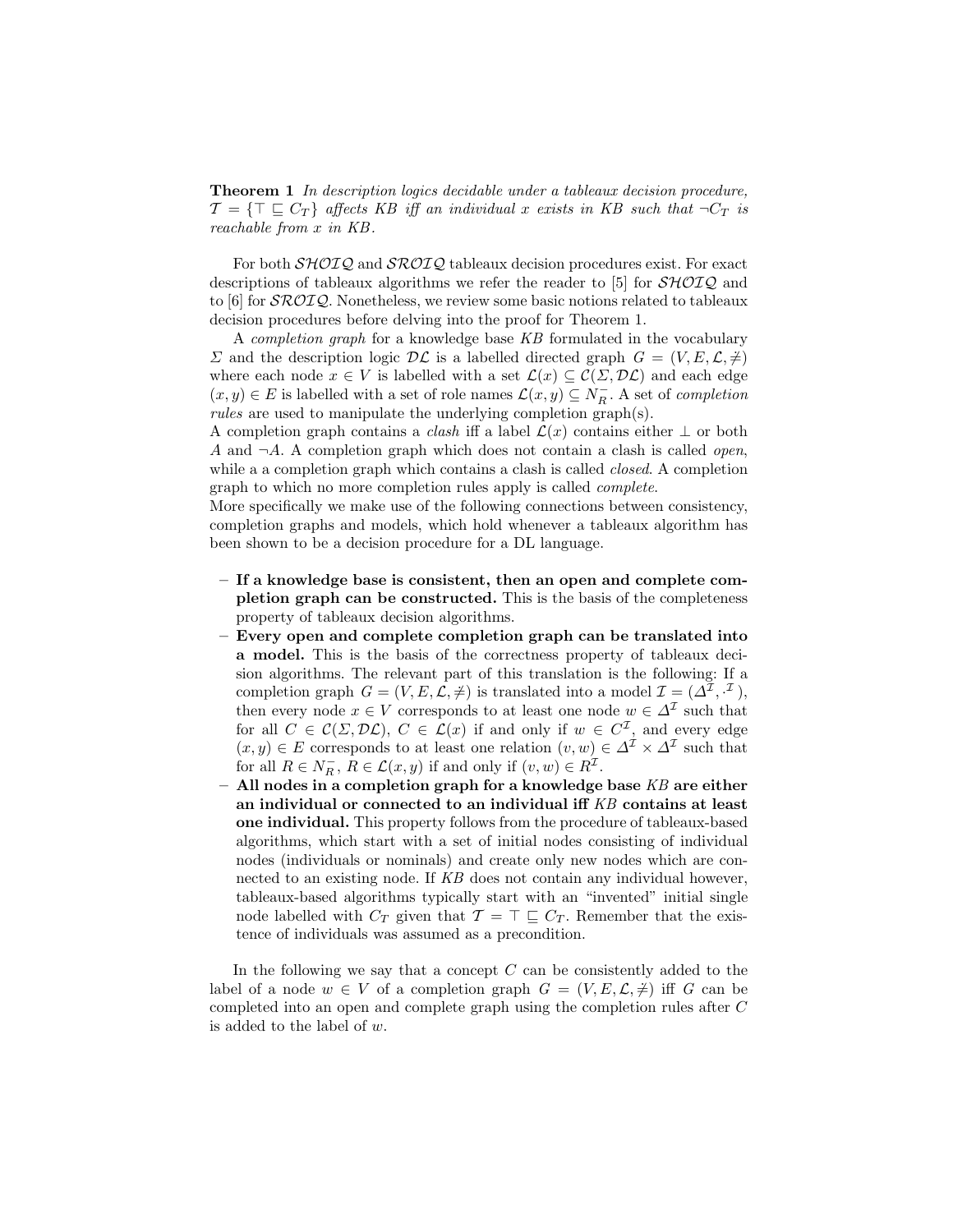*Proof.* Let  $KB = (T_0, \mathcal{A})$  and  $KB_T = (T_0 \cup T, \mathcal{A})$ .

 $\Leftarrow$  If  $\neg C_T$  is reachable from an individual x in KB, T affects x in KB

If  $\neg C_T$  is reachable from an individual x, there is an  $n \in \mathbb{N}_0$  such that if  $n = 0$  then  $\neg C_T(x)$  or if  $n > 0$  then  $(\exists R_1 \dots R_n \neg C_T)(x)$  is satisfiable w.r.t. KB. If  $n = 0$  this means that  $KB \not\models C_T(x)$  or if  $n > 0$  this means that  $KB \not\models (\forall R_1 \dots R_n.C_T)(x)$ . On the other hand,  $\top \sqsubseteq C_T \models \top \sqsubseteq \forall R_1 \dots R_n.C_T$ is trivially true, and therefore  $KB_T \models C_T(x)$  and  $KB_T \models (\forall R_1 \dots R_n.C_T)(x)$ .  $\Rightarrow$  If T affects KB, then an individual x exists such that  $\neg C_T$  is reach-

able from  $x$  in  $KB$ 

Proof by contradiction, i.e. it is assumed that an effect exists but that  $\neg C_T$  is not reachable from  $x$  in  $KB$ .

Let  $D(x)$  be one of the possibly many effects of T on KB.

Since  $\neg D(x)$  is consistent w.r.t. KB, an open and complete completion graph  $G = (V, E, \mathcal{L}, \neq)$  for KB can be constructed such that  $\neg D \in \mathcal{L}(x)$ .

 $\neg D(x)$  is inconsistent with the extended knowledge base  $KB<sub>T</sub>$ . Therefore the following procedure, extending the open and complete graph G leads to only closed completion graphs: Add  $C_T$  to the label of a node in V. Follow the completion rules, and ensure that nodes newly created in the process are also labelled with  $C_T$ . Repeat for all nodes in G until for one node  $w_C$  adding  $C_T$  to  $\mathcal{L}(w_C)$  leads to only closed completion graphs.

Then however,  $\neg C_T$  can be consistently added to  $\mathcal{L}(w_C)$ .

Since all nodes in a completion graph either are an individual node or connected to one, there is then an individual  $y \in V$  from which a path to  $w_C$  can be constructed. Call this path  $yR_1w_1...R_nw_C$ . If  $n=0$ , then  $y=w_C$ .

G can be translated into a model  $\mathcal{I}$  such that  $w_C \in (\neg C_T)^{\mathcal{I}}$ , and  $(y, w_1) \in R_1^{\mathcal{I}}$ ,  $(w_1, w_2) \in R_2^{\mathcal{I}}, \ldots, (w_{n-1}, w_C) \in R_n^{\mathcal{I}}$ . Then,  $\neg C_T$  is reachable in KB from y.

As by-product from the equivalence between axiom effects and reachability the following corollary can be derived.

**Corollary 1** If  $\mathcal{T} = {\mathcal{T} \subseteq C_T}$  affects KB, then an effect  $C(x)$  exists such that  $C = \forall R_1 \dots R_n$ .  $C_T$  and  $R_i \in \Sigma$ ,  $i = 1 \dots n$ . If  $n = 0$ , this corresponds to that  $C = \forall R_1 \dots R_n$ .  $C_T$  and  $R_i \in \Sigma$ ,  $i = 1 \dots n$ . If  $n = 0$ , this corresponds to  $C = C_T$ . *n* is bounded by the maximal number of nodes in completion graphs for the corresponding description logic.

Then, the following theorem about decidability follows immediately:

**Theorem 2** The existence of assertional effects of  $\mathcal T$  on KB can be decided in all logics decidable under tableaux algorithms.

Some interesting observations follow from the these results: First, in order to express such effects, DLs which contain at least  $ALC$ , i.e. which include negation over complex concepts and qualified universal/existential quantification, are required. Second, if an effect exists, then not all effects are necessarily of the form  $C(x)$  with  $C = \forall R_1 \dots R_n$ .  $C_T$ . As a simple example consider extending the knowledge base  $KB = \{R(a, b)\}\$ is with the TBox  $\mathcal{T} = \{\top \sqsubseteq \forall R.A\}$ . In this case, the effect  $(\forall R.A)(a)$  will be found if looking for effects of the above-mentioned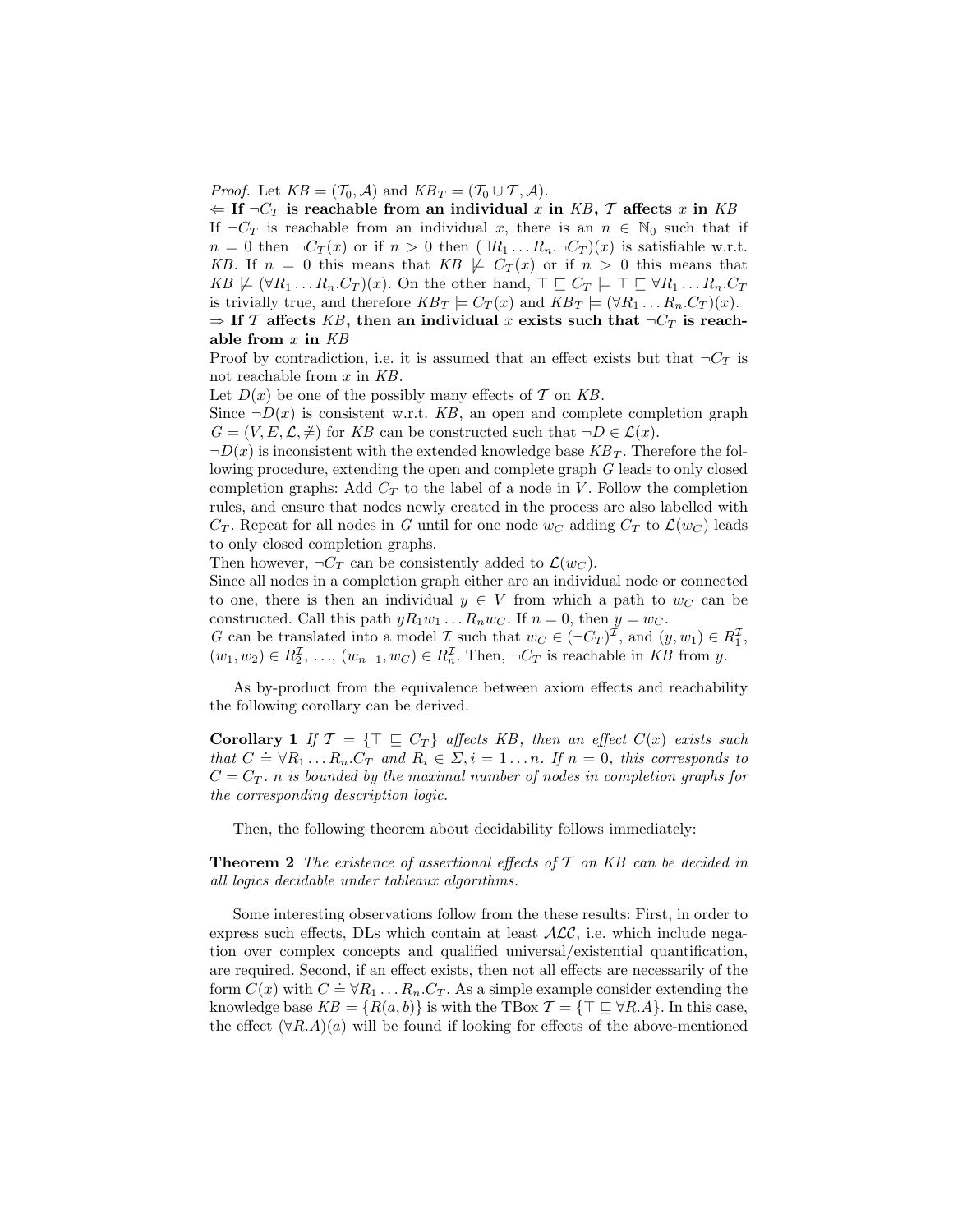pattern, but clearly also  $A(b)$  is an effect. Third, although bounded, n can be quite high: In  $\mathcal{SHOLQ}, n$  is bounded double-exponentially with the size of the closure of  $\mathcal{T}_0$  (the smallest set containing all subconcepts of  $\mathcal{T}_0$  and closed under negation) and the number of roles and inverses occurring in the input [5, 7].

#### 4.2 Generalisation to DLs with the connected model property

In description logics which additionally provide role union and the reflexivetransitive closure (Kleene operator  $\kappa$ ), "C is reachable from x in KB" can also be expressed as  $\exists (\bigsqcup_{R_i, R_i^- \in N_R} R_i)^*$ . C(x). This led to the question of whether Theorem 1, which states equivalence between assertional effects and reachability, can be generalised to require a more general property of the underlying description logic than being decidable under a tableaux decision procedure. Indeed, it can be shown that only the connected model property is required:

**Definition 4.** Connected model A model  $\mathcal{I} = (\Delta^{\mathcal{I}}, \mathcal{I})$  is connected if and only if for every  $w \in \Delta^{\mathcal{I}}$  there is an element  $x \in N_I$ ,  $x^{\mathcal{I}} = w_o$  such that there is a path  $w_0R_1w_1 \ldots R_nw$  in  $\mathcal{I}$ .

A logic is said to have the connected model property if every satisfiable concept or consistent knowledge base has a connected model. Since tree and forest models are connected models, all logics which enjoy the tree (forest) model property, also have the connected model property.

**Theorem 3** In description logics with the connected model property  $\mathcal{T} = \{T \sqsubseteq$  $C_T$  affects KB iff an individual x exists in KB such that  $\neg C_T$  is reachable from x in KB .

*Proof.* Theorem 3 Let  $KB = (T_0, \mathcal{A})$  and  $KB_T = (T_0 \cup T, \mathcal{A})$ .

 $\Leftarrow$  If  $\neg C_T$  is reachable from an individual x in KB, T affects x in KB This direction is the same as in the proof for the tableaux-based Theorem 1.  $\Rightarrow$  If T affects KB, then an individual x exists such that  $\neg C_T$  is reach-

able from  $x$  in  $KB$ 

Proof by contradiction, i.e. it is assumed that an effect exists but that  $\neg C_T$  is not reachable from x in KB.

Let  $D(x)$  be one of the possibly many effects of T on KB.

Then there is a connected model  $\mathcal{I} = (\Delta^{\mathcal{I}}, \cdot^{\mathcal{I}})$  of  $\neg D(x)$  w.r.t.

I is not a model however of the extended knowledge base  $KB_T$ , since  $\neg D(x)$  is inconsistent w.r.t. KB*<sup>T</sup>* .

Therefore, there is an element  $w \in \Delta^{\mathcal{I}}$  such that  $w \notin (C_T)^{\mathcal{I}}$ . Otherwise,  $\Delta^{\mathcal{I}} =$  $(C_T)^{\mathcal{I}}$  and  $\mathcal I$  would also be a model of  $KB_T$ .

Since  $w \notin (C_T)^{\mathcal{I}}$ , it holds that  $w \in (\neg C_T)^{\mathcal{I}}$ .

Because of the connected model property, there is then an individual  $y \in N_I$ and  $y^{\mathcal{I}} = w_0$  such that there is a path  $w_0 R_1 w_1 \dots R_n w_C$ . If  $n = 0$  this means that  $w_0 = w_C$ . Then,  $\neg C_T$  is reachable from the individual y, which contradicts the assumption that  $\neg C_T$  is not reachable from any individual in the knowledge base.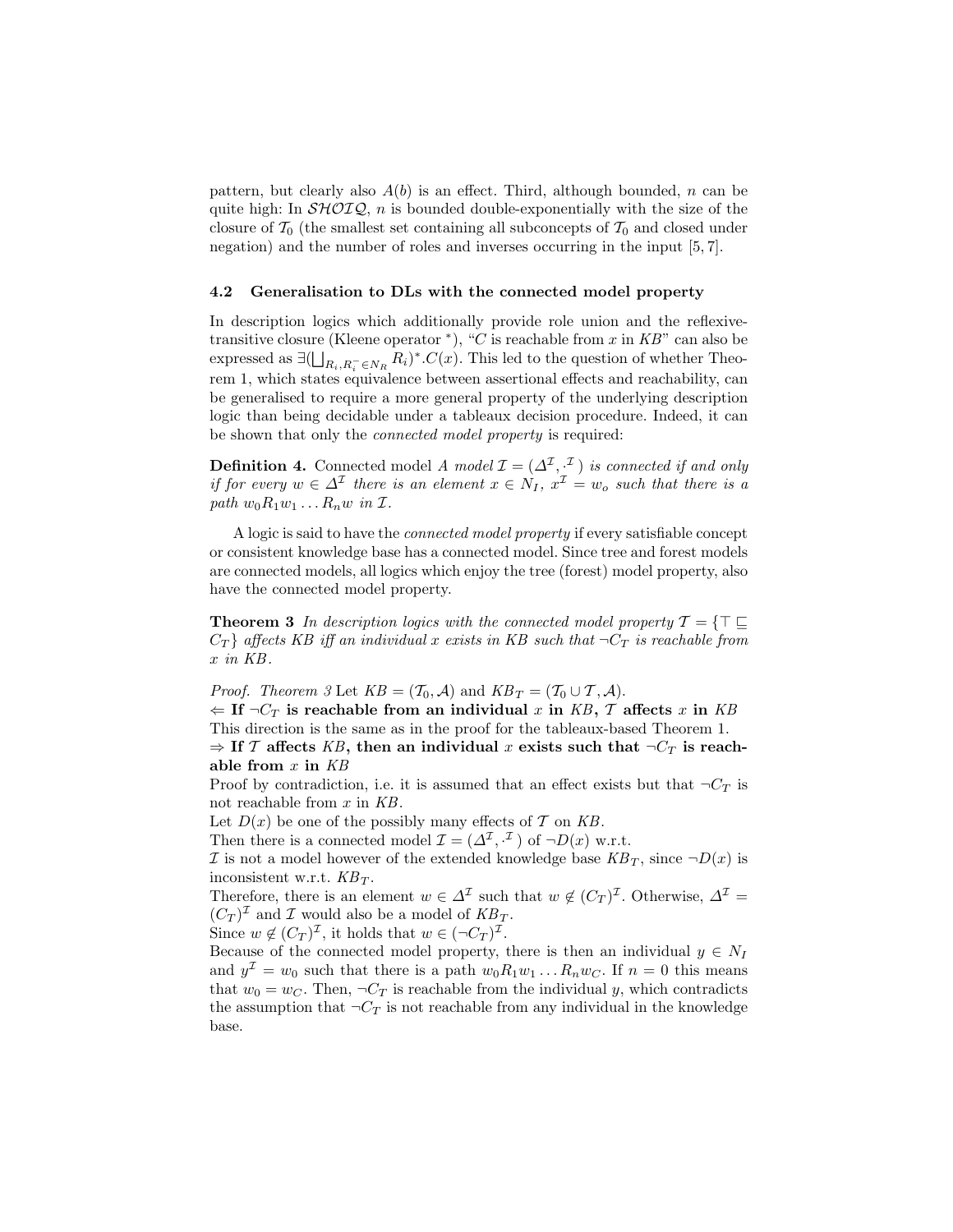Therefore, the problem of deciding whether  $\mathcal T$  affects  $KB$  can be posed as consistency checks of the form  $\exists (\bigsqcup_{R_i, R_i^- \in N_R} R_i)^* \neg C_T(x)$  for all  $x \in N_I$  in DLs which have the connected model property and the required concept and role constructors. Such a reformulation has the advantage of posing the original problem as a standard reasoning problem. Naturally, this reformulation only makes sense if the resulting logic is also decidable. A logic for which all these requirements hold is for instance  $\mathcal{ALCQI}b_{reg}^+$ , which has been shown to be decidable [8]. Unfortunately no reasoners exist to date for this DL to the best of our knowledge.

#### 4.3 TeA: Prototypical Implementation

The TeA prototype<sup>6</sup> is, from a user's point of view, a website where users can upload a knowledge base, add terminological axioms and see the resulting assertional effects. The TeA prototype accepts OWL knowledge bases and OWL axioms as input. The current prototype can not be directly used to manipulate knowledge bases in any way but simply demonstrates the computation of assertional effects. The TeA backend functionality will be integrated at some point into the MoKi (a wiki environment for modelling) however, and there will also support all editing activities, i.e. both deletion and addition of axioms. As follows from Corollary 1, the depth n of an effect  $(\forall R_1 \dots R_n.C_T)(x)$  could be very large. In TeA a pragmatic approximation was implemented which limits n. Hence, all assertional effects delivered by TeA are correct but TeA is not guaranteed to find effects.

#### 5 Related work

#### 5.1 Conservative extensions in DL

Both conceptually and technically, conservative extensions in description logics are a closely related topic. In short, deciding conservativity for two TBoxes  $\mathcal{T}_0$ and T means finding out whether  $T_0 \cup T$  entails any inclusion axioms expressible in a given vocabulary and a given DL that are not entailed by  $\mathcal{T}_0$  alone [9, 10]. It can easily be shown that non-conservativity of  $\mathcal{T}_0 \cup \mathcal{T}$  with respect to  $\mathcal{T}_0$  is a precondition for the existence of TBox effects of T on  $KB = (T_0, \mathcal{R}, \mathcal{A})$ : By inventing an ABox  $\mathcal{A} = {\{\top(x)\}}$ , any inclusion axiom entailed by  $\mathcal{T}_0 \cup \mathcal{T}$  but not by  $\mathcal{T}_0$  alone produces an effect on x.

However, non-conservativity is not a guarantee for the existence of effects. To illustrate the latter, consider the following knowledge base  $KB = (\mathcal{T}_0, \mathcal{R}, \mathcal{A})$ :

$$
A \sqsubseteq \forall R.A A \sqsubseteq \exists R.A A(x)
$$
 (6)

which is extended with  $T$ :

$$
\top \sqsubseteq A \tag{7}
$$

<sup>6</sup> *TeA*: http://services.know-center.tugraz.at:8080/TeA/Tea.html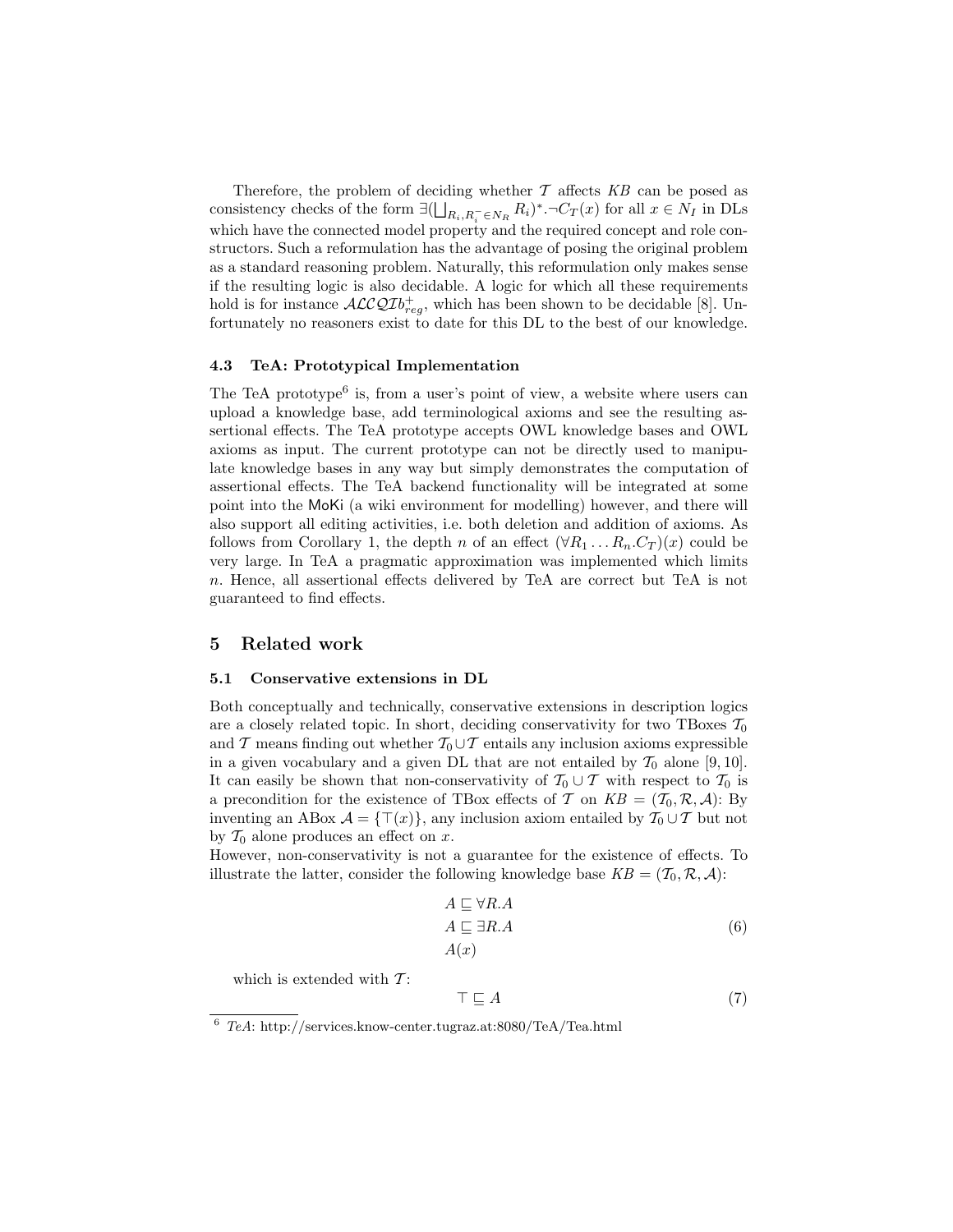Obviously,  $\mathcal{T}_0 \cup \mathcal{T}$  is not a conservative extension of  $\mathcal{T}_0$  w.r.t.  $\Sigma = \{A, R, x\}$ and the description logic  $\text{ALC}$ . There are however, no effects on the individual x, since KB already entails all types that can be constructed from the vocabulary  $\{A, R\}$  for x in  $\mathcal{ALC}$ .

Complexity results for deciding conservativity therefore give a lower bound on the complexity of deciding effects according to the deductive definition.

Depending on the choice of vocabulary, conservativity can be reduced to subsumption if the full vocabulary of  $KB$  is considered [9]. Interestingly, the problem becomes harder if the vocabulary under consideration is a subset of the vocabulary used by KB. Then, conservativity is decidable up to  $\mathcal{ALCQI}$  [10].

Using these results from conservativity now opens up the possibility to extend the notion of assertional TBox effects as considered so far. Remember that assertional TBox effects on a knowledge base have been defined only for the case where  $\Sigma$  is the vocabulary in which  $KB_T$  is formulated (Definition 4). If a contributor is interested in effects in terms of a smaller vocabulary  $\Sigma' \subset \Sigma$ , the following procedure can be taken to circumvent this small restriction: Given is the knowledge base  $KB = (T_0, R, A)$  which shall be extended with the TBox T. Let  $KB_T = (T_0 \cup T, R, A)$  and let  $\Sigma$  be the vocabulary in which  $KB_T$  is formulated. Furthermore we assume that  $\Sigma' \subset \Sigma$  is the vocabulary and  $\mathcal{DL}$ the description logic in which the assertional effects on KB shall be formulated. Then, in a first step it must be decided whether  $\mathcal{T}_0 \cup \mathcal{T}$  is a conservative extension of  $\mathcal{T}_0$  w.r.t.  $\Sigma'$  and  $\mathcal{DL}$  can be decided. If  $\mathcal{T}_0 \cup \mathcal{T}$  is not a conservative extension of  $\mathcal{T}_0$  w.r.t.  $\Sigma'$  and  $\mathcal{DL}$ , then a witness concept  $C'_T$  such that  $\neg C'_T$  is satisfiable w.r.t.  $\mathcal{T}_0$  but unsatisfiable w.r.t.  $\mathcal{T}_0 \cup \mathcal{T}$  exists. A decision procedure for conservativity such as e.g. in  $[10]$  outputs such a witness concept<sup>7</sup>. Given this  $C_T'$ , the question of whether and which assertional effects of  $\mathcal T$  on  $KB$  exist can be reformulated to the question whether  $\top \sqsubseteq C_T'$  affects KB, under the condition that  $\mathcal{DL}$  contains at least  $\mathcal{ALC}$ .

Conceptually, we stress the difference in underlying motivation between conservative extensions and assertional TBox effects on a knowledge base. Comparing TBoxes for differences is a general approach to support the frequent task of extending or refining an ontology. The rationale behind focusing on effects in terms of instance data is directed towards ontology edits in a specific ontology application scenario, namely where the ontology describes data in a knowledge base. In this scenario it is important that ontology and data are well aligned with each other in order to maintain conceptual consistency. Second, expressing effects of terminological axioms (general truths in a domain) in terms of concrete facts illustrates them in an easily understandable way<sup>8</sup>. This gives users an opportunity to double-check on whether the effectuated changes were actually "meant this way".

<sup>7</sup> Note that this particular decision procedure would actually output the negation of  $C_T'.$ 

<sup>&</sup>lt;sup>8</sup> Compare also [2], in which the creation of concept definitions from exemplary individuals is being discussed for exactly the same reason. It often seems to be helpful to think in concrete terms when formulating abstractions.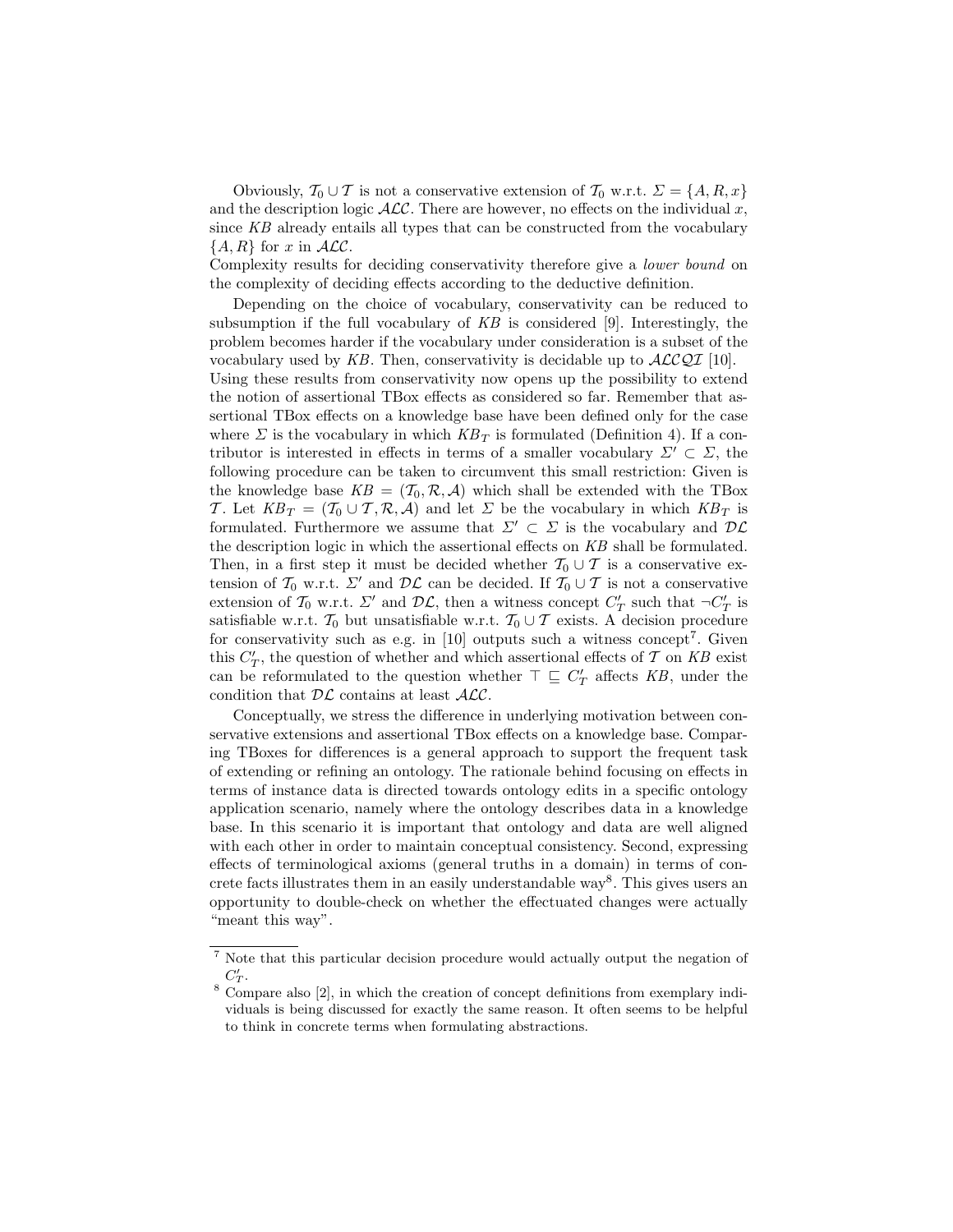#### 5.2 Reasoning services for ontology engineering

In continuance of the idea underlying conservativity, Kontchakov et al [11] study the differences between DL-Lite TBoxes. Especially, the authors study querydifferences over arbitrary ABoxes. Then the set of query-differences is either empty (the two TBoxes do not differ in terms of queries given a specific vocabulary at all) or infinite (infinitely many ABoxes exist after all). Naturally it would be interesting to consider effects in terms of queries over a specific ABox, which we have not done so far. We speculate that the results for such a problem formulation will be similar than the comparison of deductively defined effects with conservative extension, namely that it is at least as hard as deciding the existence of query-differences, and not immediately clear how the existence of query-differences then can be decided for a given ABox.

On a more general note, ontology editors like Swoop  $[12]$  and Protégé  $[13]$  display inferred types for all individuals and concepts in the loaded knowledge base. Typically, such inferred types involve only primitive concepts. Additionally, the dynamic aspect of the ontology edits is not considered in that inferred types are shown for a complete knowledge base, and no relation is automatically made to the most recent activities.

Under the names of ontology debugging and repair, reasoning services which pinpoint axioms responsible for unsatisfiable concepts and suggest ways to repair the ontology have been researched, see e.g. [14, 15]. Inference explanation, e.g. [16, 17], is based on the same theoretical foundation, but with a different focus in application, as is already suggested through the naming. Both ontology repair and inference explanation start with an identified problem, whereas the study of assertional effects seeks to make potential problems (effects) visible. In this sense, repair and explanation are complementary reasoning services useful after having identified a problematic effect.

## 6 Discussion and Outlook

Informative Effects Consider as slightly extended example a knowledge base which contains diverse facts such as "Crete is an Island", "The Mediterranean is a Sea" and "Sophocles is a Greek" (8) . It is overlaid with an ontology that defines relevant key concepts such as areas of land vs. areas of water, nations etc, and that an island is a land-area, while a sea is a water-area, defined as subsumption. One contributor decides to increase the accuracy of the ontology, and adds a disjointness axiom for land- and water-areas (9), and an existential restriction which states that each island must be located in some water-area (10).

| Greek(sophocles)                                 |      |
|--------------------------------------------------|------|
| <i>Island</i> ( <i>crete</i> )                   | (8)  |
| $\textit{Seq}$ (mediterranean)                   |      |
| $LandArea \sqcap WaterArea \sqsubset \bot$       | (9)  |
| $Island \sqsubseteq \exists locatedIn.WaterArea$ | (10) |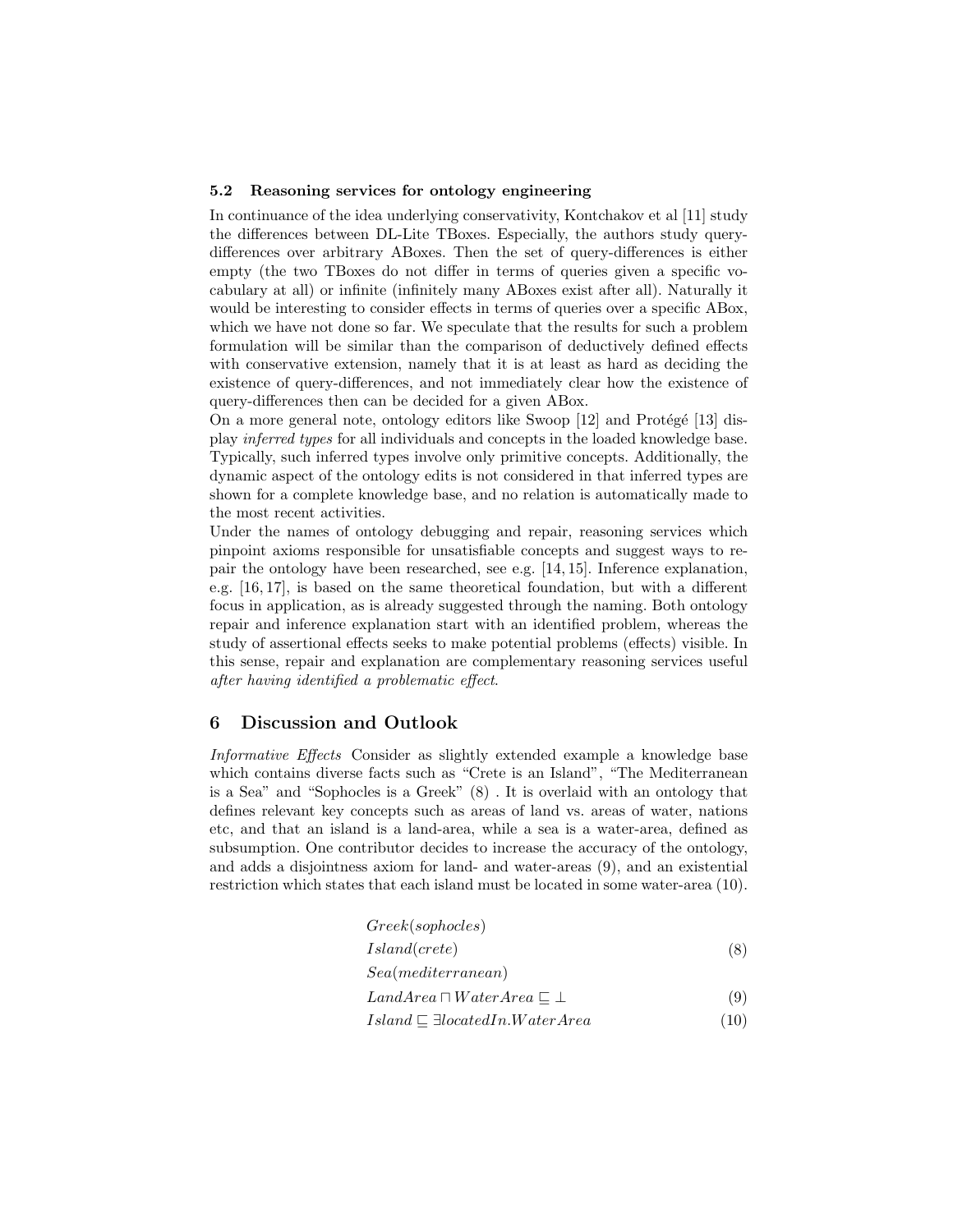Then, depending on which kinds of facts "count", effects of the disjointness axioms are  $\neg WaterArea(crete)$ ,  $\neg LandArea(mediterranean)$  but also  $(\neg WaterArea \sqcup \neg LandArea)(sophocles)$ . Additionally, the existential restriction  $(\exists locatedIn.WaterArea)(crete)$  but also  $(\neg Island \sqcup \exists locatedIn.WaterArea)(sophocles)$  are newly entailed facts.

As a personal rating, we would consider  $\neg WaterArea(crete)$ ,

¬LandArea(mediterranean) and (∃locatedIn.W aterArea)(crete) to be more informative than for instance  $(\neg WaterArea \sqcup \neg LandArea)(sophocles)$  or

 $(\neg Island \sqcup \exists locatedIn.WaterArea)(sophocles)$ . This short list demonstrates that some assertional effects are more informative than others, and that this quality does not directly depend on whether complex concepts are involved or not. It is to date not completely clear which characteristics determine how informative an assertional effect is. This shall be captured by a user study as part of ongoing research.

Exemplary effects A critical issue concerning assertional effects in the envisioned scenario concerns the quantity of data to be dealt with. Intuitively, if a knowledge base contains data about a million song-titles and a new axiom stating that "every song has an author" is added which, it is clearly not desirable to see a million effects of the form "The song XY has an author". Instead, assertional effects should be expressed using exemplary individuals only. A lead into that direction could be given by techniques such as ABox summarization [18]. The authors exploit the observation that similar individuals are related in similar ways to other individuals. For instance, songs have titles, belong to albums and have maybe been in some charts for a given period of time. Songs do not however have parents or children as do human persons. Thus, individuals about which similar assertions exist in a knowledge base can be grouped together. The main issues which need to be studied when applying this ABox summarization to the computation of exemplary assertional effects are that (i) ABox summarization has been defined for  $\mathcal{SHIN}$  only in [18] and (ii) the summary ABox does not preserve consistency, i.e. it is possible that the summary ABox is inconsistent while the original ABox is consistent w.r.t. a knowledge base. Apart from these theoretical issues however, the benefit clearly lies not only in enabling an improved presentation to the user but also in increasing the computational performance (though not the computational complexity class).

Extending the definition of assertional effects The definition of assertional TBox effects on a knowledge base (Definition 1) can be extended into a variety of directions. One such extension, namely the possibility to restrict the vocabulary under consideration to a subset of the vocabulary  $\Sigma$  in which  $KB_T$  is formulated, has already been discussed in Section 5 in relation with conservative extensions. Another obvious but much more simple extension is to consider also role assertions  $R(x, y)$  as assertional effects. This is trivial in DL languages in which the set of roles which can occur in role assertions is finite, as is the case in both  $\mathcal{SHOLQ}$ and  $\mathcal{SROTQ}$  and thus also in OWL 1 and OWL 2. Then, for every  $R \in N_R^{ext}$  and every pair  $(x, y), x, y \in N_I$ , it simply needs to be checked whether  $KB \not\models R(x, y)$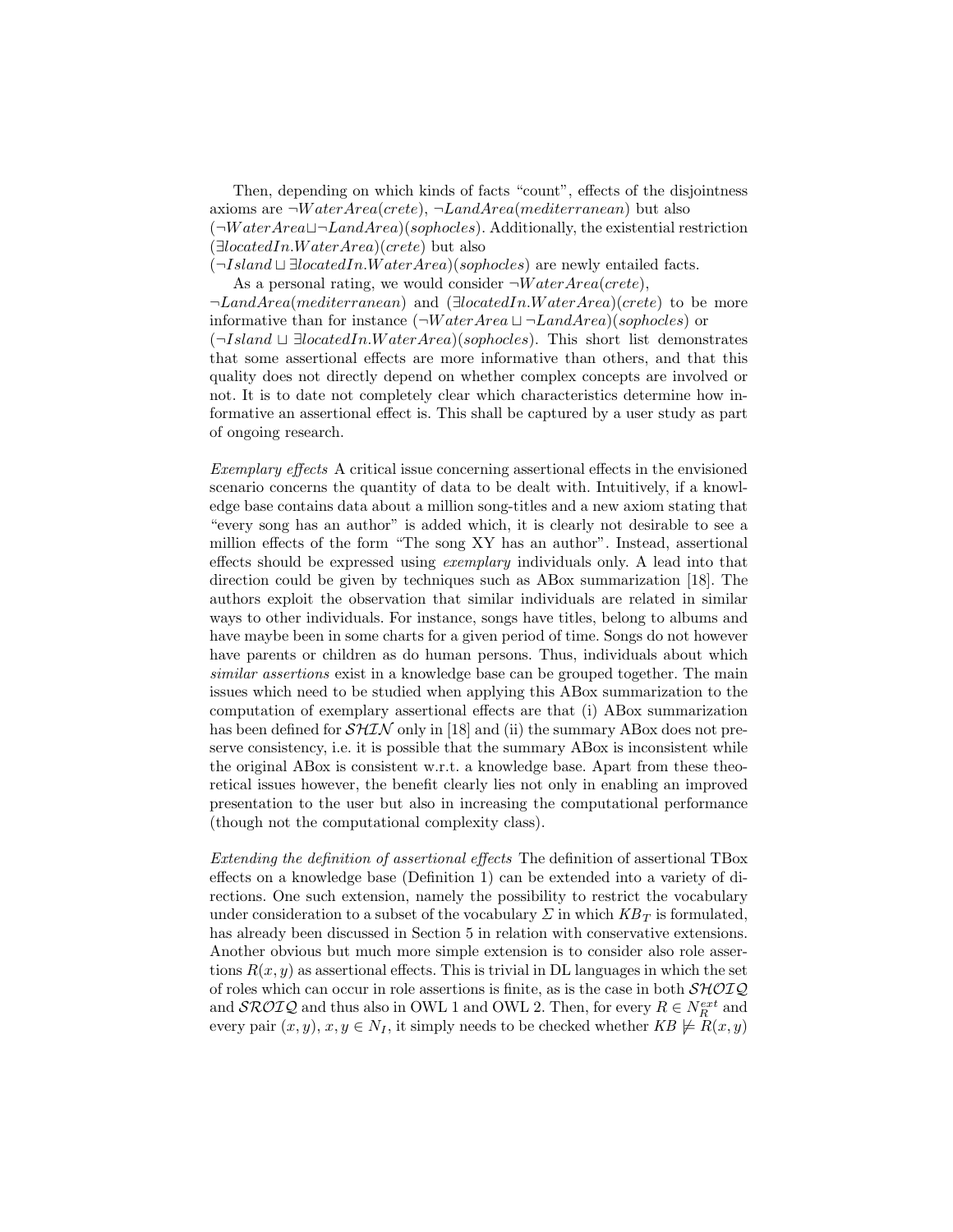and  $KB_T \models R(x, y)$ . In  $\mathcal{SHOIQ}, N_R^{ext} = N_R^- = \{R | R \in N_R \text{ or } R^- \in N_R \}$ . For  $\mathcal{SROIQ}, N_R^{ext}$  must be extended to be closed under negation. We note that unless nominals occur in  $\mathcal T$ , terminological axioms can not cause the gain or loss of role assertion axioms. Furthermore, also equality or inequality assertions between individuals could be considered as effects. Such effects may occur when T contains nominals or number restrictions.

Finally, the notion of assertional effects could also be extended to consider assertional effects of the addition or removal of role axioms.

# 7 Conclusion

We anticipate the spreading of collaborative description logic knowledge bases in which users contribute not only by adding textual or multimedia content but also facts about individuals or other axioms. Our approach to ensure conceptual consistency of such knowledge bases is to highlight the consequences of terminological axioms in terms of instance data, namely as facts which are lost or gained. Contributors to a DL knowledge base benefit from this approach in two different ways. First, such assertional effects give concrete examples of the general knowledge (terminological axioms) which was removed or added. Second, assertional effects take into account the complex interactions between all the terminological, role and assertional axioms in the knowledge base.

Based on a formal definition of assertional TBox effects on a knowledge base, we have derived conditions for decidability. In particular, the problem of deciding the existence of assertional effects has been shown to be equivalent to deciding the reachability of a given concept in a knowledge base if the underlying DL has the connected model property. Additionally, we considered only DL languages at least as expressive as  $ALC$  in our discussion. Consequently, our results hold both for  $\mathcal{SHOIQ}$  and  $\mathcal{SROIQ}$ , the DL languages underlying OWL 1 and 2 respectively.

In a detailed discussion we pointed to wider-reaching conceptual issues such as which assertional effects are informative to knowledge base contributors and how assertional effects can be presented to contributors in a meaningful way in the presence of a large quantity of data in the knowledge base. These issues are investigated in ongoing and future research.

# Acknowledgements

Some of the authors are supported by APOSDLE (www.aposdle.org), which is partially funded under the FP6 of the European Commission within the IST work program 2004 (FP6-IST-2004-027023). The Know-Center is funded within the Austrian COMET Program - Competence Centers for Excellent Technologies - under the auspices of the Austrian Ministry of Transport, Innovation and Technology, the Austrian Ministry of Economics and Labor and by the State of Styria. COMET is managed by the Austrian Research Promotion Agency FFG.